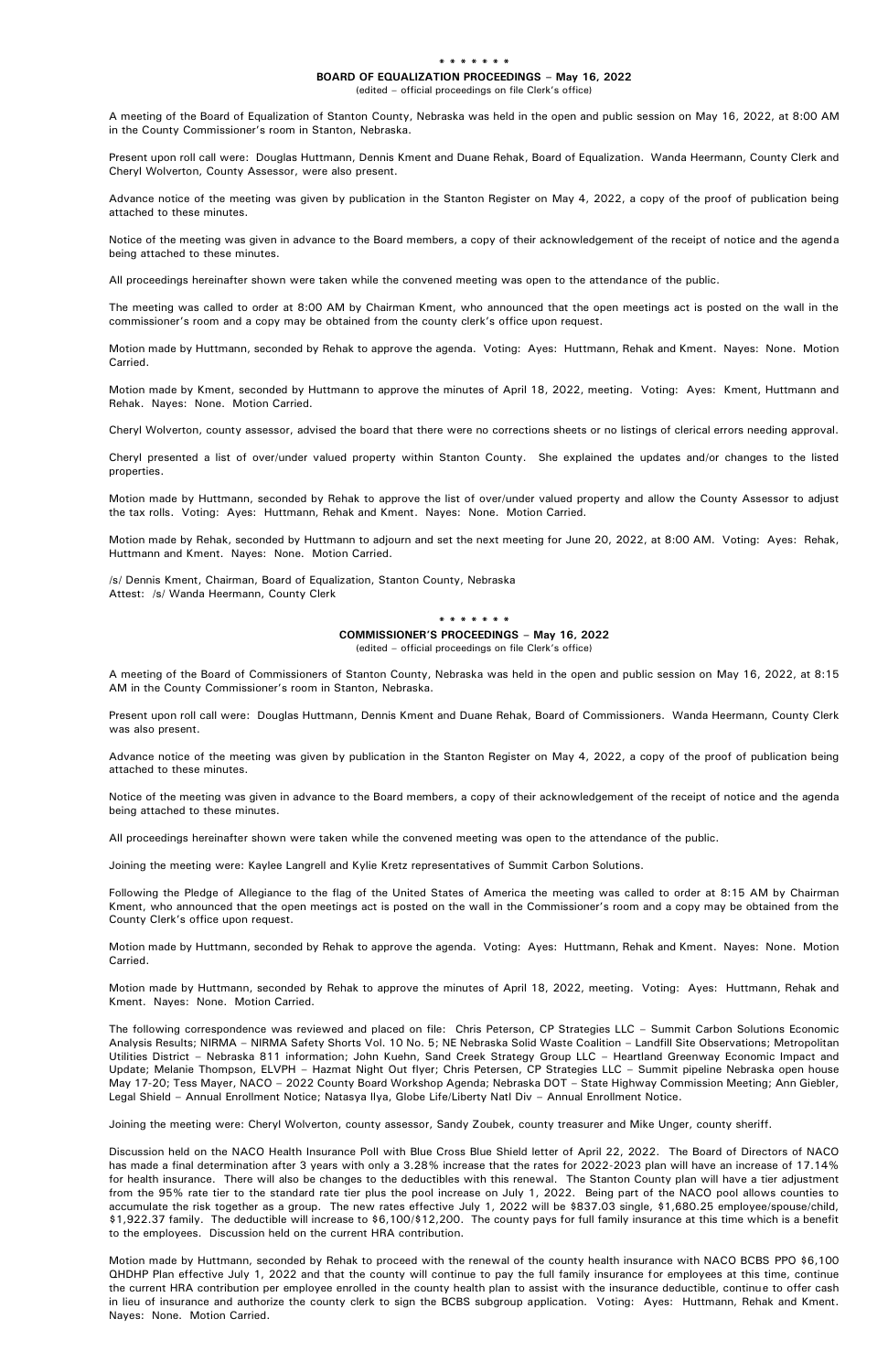The board reviewed the letter received from Robert Sprieck, Stanton County Veterans Service Board Chairman Officer on the re-appointment of William (Bill) Johnson to the Veterans Service Board for a five (5) year term beginning May 16, 2022. Board members not needing reappointment are: 2024 – Robert Chilcoat and Clint Warnke; 2025 – Jim Campbell and 2026 – Robert Sprieck.

Motion made by Kment, seconded by Huttmann to re-appoint William (Bill) Johnson to a five (5) year term on the Veterans Service Board. Voting: Ayes: Kment, Huttmann and Rehak. Nayes: None. Motion Carried.

Motion made by Huttmann, seconded by Rehak to approve Resolution No. 2022.05-16 to add pledged securities held at Stanton State Bank and release pledged securities held at First Nebraska Bank and Bank First. Voting: Ayes: Huttmann, Rehak and Kment. Nayes: None. Motion Carried.

Gary Carson, Weed Superintendent, joined the meeting. Discussion held on the memo received from Mitch Coffin, program manager of the Nebraska Department of Agriculture Noxious Weed Program. The Reports and Requirements Summary was reviewed by the board. All required reports and documentation were in order. No deficiencies were found in the report roster, budget and activity report. Infestation report and control plan were complete. The weed superintendent met the minimum number of required continuing education hours.

Motion made by Huttmann, seconded by Rehak to authorize the chairman to sign the Reports and Requirements Summary acknowledgement. Voting: Ayes: Huttmann, Rehak and Kment. Nayes: None. Motion Carried.

No action taken on the SID Interlocal Agreement for highway allocation funds because revised document not received. Matter continued to next month.

Don Miller, Norfolk Police Chief, appeared before the board to discuss the changes to the Interlocal Agreement for Dispatch Services. Mr. Miller advised the board that their facility was upgraded to accommodate the expansion of the 911 services within the region with an approximate operating budget of at least \$1,440,112.00. After reviewing activity logs, it was determined 19.6% of the calls were for Stanton County (sheriff dispatch, fire dispatch and ambulance dispatch). Stanton County's share of the operating budget would be approximately \$282,262.00. An entry level dispatcher salary plus insurance is approximately \$73,329.00. The approximate labor cost only for 2½ dispatchers would be \$183,322.00. It was discussed to round this cost to \$200,000.00 annually to cover salary and other operating costs. The term of the agreement is effective July 1, 2022 and shall terminate June 30, 2027 (5-year agreement). An annual payment adjustment will be based on any increase in the consumer price index effective July 1 of each year.

Motion made by Huttmann, seconded by Rehak to approve and authorize the chairman to sign the Interlocal Agreement for Dispatch Service for a five (5) year term beginning July 1, 2022 in the amount of \$200,000.00 annually with an annual payment adjustment based on any increase in the consumer price index effective July 1 of each year. Voting: Ayes: Huttmann, Rehak and Kment. Nayes: None. Motion Carried. [Interlocal Agreement for Dispatch Service on file in the County clerk's office]

Joining the meeting were: Mike Frohberg, Doug Oertwich, Darryl Schlautman and LaLene Bates, planning and zoning administrator.

Kaylee Langrell, Kylie Kretz and Deb Borg appeared before the board to present an update on the Summit Carbon Solutions Co2 project within Stanton County. The Co2 project will capture carbon dioxide emissions from the ethanol industry that otherwise would be emitted into the atmosphere, compress the captured emissions and transport them through a pipeline to North Dakota where it will be permanently stored underground in geologic storage locations. The Summit Carbon Solution project impacts the States of Iowa, Minnesota, Nebraska, North Dakota and South Dakota. Discussion held on construction, safety concerns and projected tax revenue. Also discussed were crop damage during construction, conditional use permits and road agreements in place for damages. Construction is projected to begin August 2023 and to be completed within 14 months. Informational open house meetings are planned beginning May 17 through May 20 in Northeast Nebraska. No action taken by the board.

## W. Bert Lammli, county attorney, joined the meeting.

The chairman opened the hearing at 9:45 AM on the Conditional Use Permit application of JaMor Pork LLC for the expansion of a hog facility on property located in Pt SE 17-22-3. Appearing for the hearing were: John Moritz, Korey Janata, Allan Kampschneider, Doug Oertwich and Darryl Schlautman. LaLene explained the permit and recommendation of the Planning Commission. Korey Janata outlined the plan to construct an additional barn east of the existing barns and that the well site already has been established. Korey also stated they are using drag lines for manure. Allan Kampschneider addressed the manure management for the site area. Allan advised the board on the manure spillage last fall and the steps taken to resolve the spillage. The DEQ was contacted and after inspection of the site stated there was no issue. Allan stated with the new barn the total site would have 96,000 head. Information provided on a drag line for the manure and injection into the ground at a minimum of 4". Doug Oertwich, planning commission member, addressed the use of a drag line to apply manure versus truck hauling on county roads. Darryl Schlautman testified and voiced concerns with the odor, manure spillage last fall, the need to disc the end rows after application and compliance with previous conditional use permit.

Motion made by Rehak, seconded by Huttmann to close the hearing. Voting: Ayes: Rehak, Huttmann and Kment. Nayes: None. Motion Carried.

Discussion continued on the drag line application, truck hauling manure causing damage to road, the need to disc the end rows after application to prevent run off. Also discussed was item 2 of the recommendation of the planning commission and to address concerns to possibly adding a dry lap at edge of field before application to help absorb liquid manure.

Motion made by Rehak, seconded by Kment to approve the Conditional Use Permit application of JaMor Pork LLC for the expansion of a hog facility on property located in Pt SE 17-22-3, as per Planning Commission recommendations with the addition to item 2: "a dry lap around the field with the machine to help the manure soak in would be acceptable as incorporation". Voting: Ayes: Rehak, Kment and Huttmann. Nayes: None. Motion Carried.

Mark Mainelli, highway superintendent, joined the meeting.

Bid Letting was held at 10:35 AM on the "Sewer Lift Station – Extension Building". No one appeared for the bid letting. Bid was opened and publicly read as follows: Johnson's Inc, Norfolk NE – \$10,054.00 – labor and materials. Bid reviewed and discussion held on using ARPA funds for the installation costs (water/sewer improvements).

Motion made by Huttmann, seconded by Rehak to accept the bid of Johnson's Inc for the installation of a sewer lift station at the Extension Building in the amount of \$10,054.00 and payment to be made from the ARPA funds. Voting: Ayes: Huttmann, Rehak and Kment. Nayes: None. Motion Carried.

Discussion held with Mark Mainelli on the Data Center Road design changes and easements needed before any road construction.

Mark advised the board he inspected the bridge located west of 830 Rd/562 Ave between 22/27-22-1. The road was vacated but the county retained the right of way and responsibility for maintenance of the bridge. Mark advised the board the bridge is beyond its service life and cannot be repaired or replaced. He suggested a low water crossing be established. The commissioners need to talk to the land owners about the option for a low water crossing. Matter continued to June meeting.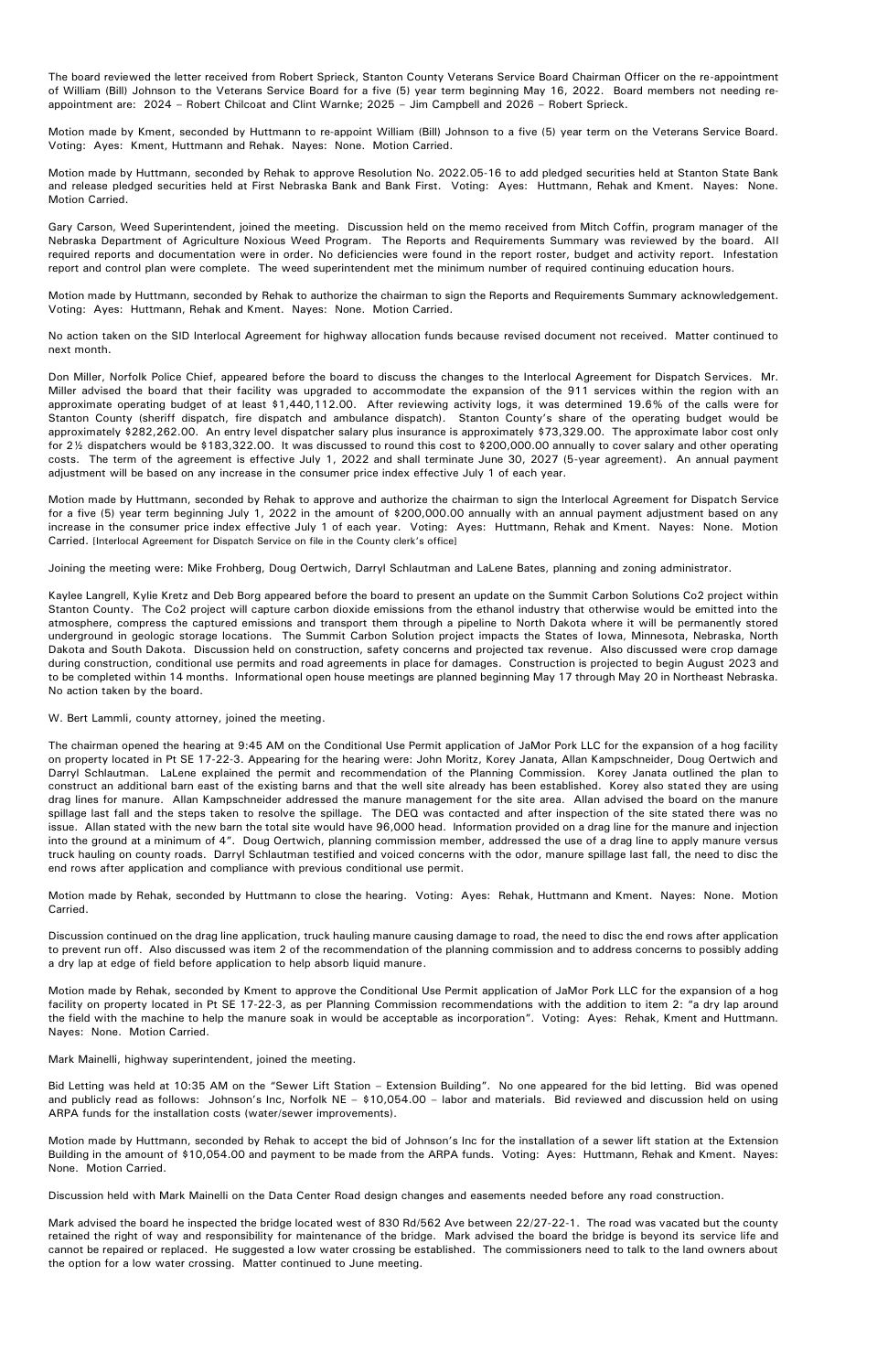Bid Letting was held at 10:50 AM on the "Roof Replacement Stanton County Shop". Tyler Schenzel of Armor Roofing Co appeared. Bid received was opened and publicly read as follows: Northeast Nebraska Energy Systems Inc – \$99,396.00 – Install New Steel roof, remove metal panels and replace with like gauge of steel (26 ga). Includes all screws and caulking as needed. Replace Ridge Cap.

Bid reviewed as presented. Discussion held on the condition of existing roof, age of building, previous roof repair (2014), alternate option for roof replacement or repair. Tyler Schenzel of Armor Roofing Co explained a rubber roof repair option provided by his company. The approximate cost for 7oz sq ft \$81,896.00 – 15yr warranty and 10oz sq ft \$103,507.00 – 20yr warranty. Discussion held on republishing the Notice to Bidders for Roof Replacement or Coating of the Stanton County Shop Building for the removal of damaged roof and ridge cap and the replacement of a new roof and ridge cap or for installation of a roof coating system to be applied over the existing roof panels. Bids to include the cost for all labor, material, equipment, required local permitting, and roof evaluation required to apply the option to complete all work presented. Bid Letting set for June 20, 2022 at 10:45 AM. The county board intends to evaluate the presented options and select which option meets the requirements.

Motion made by Huttmann, seconded by Rehak to reject the bid received and republish the Notice to Bidders for Roof Replacement or Coating of the Stanton County Shop Building for the removal of damaged roof and ridge cap and the replacement of a new roof and ridge cap or for installation of a roof coating system to be applied over the existing roof panels. Voting: Ayes: Huttmann, Rehak and Kment. Nayes: None. Motion Carried.

Cody Lanagan, deputy sheriff, and Mike Frohberg, emergency manager, joined the meeting.

The board reviewed the Permit to Construct Utilities on County Right-of-Way received from R&B Land Tiling to construct a tile line for Robert Sprieck on county road right of way in Pilger Precinct, located in the SW 5-23-3. Discussion held on the permit, proposed site and effect on the county road.

Motion made by Rehak, seconded by Kment to approve the Utility Permit No. 20220516.01 to construct a tile line for Robert Sprieck on county road right of way in Pilger Precinct, located in the SW 5-23-3 and subject to requirement and provisions of the permit and with the following conditions: 1) the road needs to be returned to its original condition or the cost for repairs to fix the damages will be billed to the applicant, 2) if additional gravel is needed on the road after construction, cost may be charged to the applicant, 3) all culverts are to be bored under, not cut through, and 4) contact Darrell Hansen, bridge foreman, prior to beginning to be certain all culverts have been flagged and with any questions, or concerns. Voting: Ayes: Rehak, Kment and Huttmann. Nayes: None. Motion Carried.

The board reviewed the Permit to Construct Utilities on County Right-of-Way received from Great Plains Communications to install fiber optic lines starting east of 570 Ave (SW corner section 31-24-3) on the north side of 840 Rd, 2 miles east (sections 31/32-24-3), then north 1 mile on east side of 572 Ave between sections 32/33-24-3, cross Hwy 275 to T-Mobile tower located in the SW 28-24-3. Discussion held on the permit and proposed sites.

Motion made by Rehak, seconded by Huttmann to approve Utility Permit No. 20220516.02 to install fiber optic lines starting east of 570 Ave (SW corner section 31-24-3) on the north side of 840 Rd, 2 miles east (sections 31/32-24-3), then north 1 mile on east side of 572 Ave between sections 32/33-24-3, cross Hwy 275 to T-Mobile tower located in the SW 28-24-3 in Stanton County and subject to the requirements and provisions of the permit and with the following conditions: 1) the fiber line should be placed on the edge of the road (halfway between the edge of the road and the middle of the road), 2) the road needs to be returned to its original condition or the cost for repairs to fix the damages will be billed to the applicant, 3) all culverts are to be bored under, not cut through, and 4) contact Darrell Hansen, bridge foreman, prior to beginning to be certain all culverts have been flagged and with any questions, or concerns. Voting: Ayes: Rehak, Huttmann and Kment. Nayes: None. Motion Carried.

Discussion held on the two (2) used 2017 JD 772G Motor Graders subject to purchase from Murphy Tractor & Equipment. Discussion held on the machines, warranty and availability. The graders are being purchased to replace the two (2) CAT motor graders purchased back by NMC due to ongoing issues with the machines. Quotes were received for a 2017 JD 772G motor grader in the amount of \$223,000.00 and 2017 JD 772G motor grader in the amount of \$245,000.00 for a total of \$468,000.00.

Motion made by Kment, seconded by Rehak to approve the purchase of two (2) used 2017 JD 772G Motor Graders in the approximate total cost of \$468,000.00. Voting: Ayes: Kment, Rehak and Huttmann. Nayes: None. Motion Carried.

The county clerk advised the board a check was received from NMC in the amount of \$382,030.00 for the 2019 CAT 140 AWD (\$208,610.00) and the 2019 CAT 140 (\$173,420.00).

Motion made by Huttmann, seconded by Rehak to approve and sign the gravel contracts received from Matteo Sand & Gravel and S&S Willers Inc dba Pilger Sand & Gravel. Voting: Ayes: Huttmann, Rehak and Kment. Nayes: None. Motion Carried.

Mike Frohberg, emergency manager, rejoined the meeting.

Discussion continued on the outdoor alert sirens. The areas being considered for installation of sirens are: Willers Cove (south of Pilger), Maskenthine Lake (north of Stanton), additional siren for SID No. 1 (Woodland Park) and an additional siren for the City of Stanton. The siren for Off Road Ranch is not viable because of the flood plain. Grant funds through Federal Emergency Management Agency (FEMA) are available for the sirens, installation and electrical hookups. The approximate cost of the siren project will be \$121,369.20 for 4 sirens. The HMGP grant is \$18,750.00 per siren for a total of \$75,000.00. The county cost share for the sirens would be \$46,369.20. ARPA funds can be allocated for purposes of public safety approved by NEMA. The SID No. 1 and the City of Stanton will be responsible for the maintenance costs after installation. Stanton County would be responsible for the maintenance costs of the sirens at Maskenthine Lake and Willers Cove (these will be county owned sirens).

Motion made by Huttmann, seconded by Rehak to allocate \$46,369.20 of the ARPA funds towards the county cost share for the outdoor alert sirens upon approval of the HMGP siren project application through NEMA. Voting: Ayes: Huttmann, Rehak and Kment. Nayes: None. Motion Carried.

Discussion held on a Commander One System that will operate all of the sirens in Stanton County and would give feedback if a siren is not working properly. It will also allow activation from anywhere via cell phone. Monthly testing of the sirens can be set up and also if a tornado warning polygon has been issued for a location it will automatically activate the sirens. Funding has not yet been awarded through the state. Currently sirens are controlled by radio signal and if more sirens are added a program to assist in activating and maintaining would be beneficial.

Mike advised the board JP Electric will begin work end of May at the county tower to remove the current generator and install the new generator. The cost of the project (\$36,407.00) is fully funded by a grant. There will be no cost to the county.

The Elkhorn Valley Local Emergency Planning Committee (LEPC) Hazardous Materials Emergency Response Plan was presented to the board for review at the April 18, 2022 meeting. The Elkhorn Valley LEPC developed the Hazardous Materials Emergency Response Plan (ERP) to identify actions required to minimize damage to human health, natural systems and property caused by the actual or potential spill or release of hazardous material, including a radioactive material incident. The Plan details the purpose, policy, concept of operations, direction/control, actions, and responsibilities of primary and support agencies in accordance with 42 U.S. Code §11001 and Nebraska Revised Statutes 81- 15, 191-235.

Motion made by Huttmann, seconded by Rehak to approve and authorize the chairman to sign the Hazardous Materials Emergency Response Plan. Voting: Ayes: Huttmann, Rehak and Kment. Nayes: None. Motion Carried.